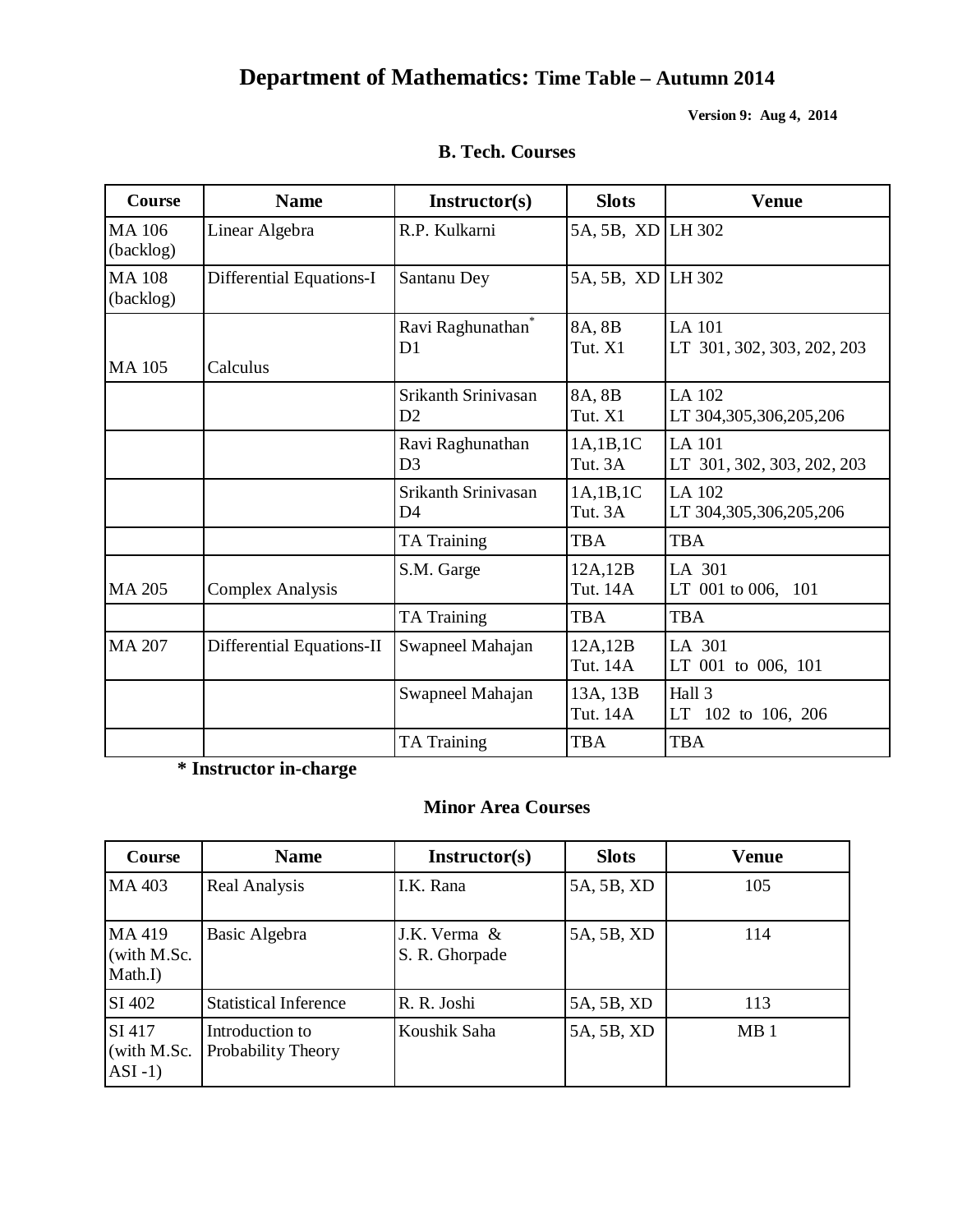|                           | <u>visse, wiatheliaties, ist schiester Courses</u> |                                |                      |                 |  |  |
|---------------------------|----------------------------------------------------|--------------------------------|----------------------|-----------------|--|--|
| Course                    | <b>Name</b>                                        | <b>Instructor(s)</b>           | <b>Slots</b>         | <b>Venue</b>    |  |  |
| <b>MA401</b>              | Linear Algebra                                     | Ashish Das                     | 10A, 10B, 3A         | MB <sub>1</sub> |  |  |
| MA 403                    | Real Analysis                                      | Prachi Mahajan                 | 2A, 2B, 2C, 1A       | 114             |  |  |
| MA 417                    | <b>Ordinary Differential</b><br>Equations          | V.D. Sharma                    | 8B, XC,<br><b>4B</b> | 114<br>105      |  |  |
| MA 419<br>(with<br>Minor) | Basic Algebra                                      | J.K. Verma &<br>S. R. Ghorpade | 5A, 5B, XD           | 114             |  |  |
| <b>CS 101</b>             | Computer Programming $\&$<br>Utilization           | S. Chakraborty                 | 11A, 11B, TBA        | LA101           |  |  |

#### **M.Sc. (Mathematics) 1st Semester Courses**

## **M.Sc. (ASI) 1st Semester Courses**

| Course        | <b>Name</b>                                                             | Instructor(s)        | <b>Slots</b>  | <b>Venue</b>    |  |
|---------------|-------------------------------------------------------------------------|----------------------|---------------|-----------------|--|
| <b>MA401</b>  | Linear Algebra                                                          | <b>Ashish Das</b>    | 10A, 10B, 3A  | MB <sub>1</sub> |  |
| SI 415        | Introduction to Computer<br>Architecture and Operator<br><b>Systems</b> | Murali K. Srinivasan | L3            | 115             |  |
| SI 417        | Introduction to Probability<br>Theory                                   | Koushik Saha         | 5A, 5B, XD    | MB <sub>1</sub> |  |
| SI 419        | Combinatorics                                                           | Krishnan S.          | 12A, 12B      | 105             |  |
| SI 507        | <b>Numerical Analysis</b>                                               | Neela Natraj         | 6A, 6B, 14A   | LT303<br>LT304  |  |
| <b>CS</b> 101 | Computer Programming $\&$<br>Utilization                                | S.Chakraborty        | 11A, 11B, TBA | LA101           |  |

## **M.Sc. (Mathematics) 3rd Semester Courses**

| Course         | <b>Name</b>                            | Instructor(s)    | <b>Slots</b>       | <b>Venue</b>   |  |
|----------------|----------------------------------------|------------------|--------------------|----------------|--|
| MA 503         | <b>Functional Analysis</b>             | B. V. Limaye     | 4A, 4B, 4C,<br>2A  | 114<br>113     |  |
| MA 515         | <b>Partial Differential Equations</b>  | A.K. Pani        | 9A, 9B,<br>$X2-X3$ | 113<br>114     |  |
| MA 521         | Theory of Analytic<br><b>Functions</b> | T.N. Shorey      | 10A, 10B           | 113            |  |
| MA 523         | <b>Basic Number Theory</b>             | Preeti Raman     | 1A,1B, 1C          | 113            |  |
| MA 556         | Differential Geometry                  | Ameer Athavale   | 12A, 12B           | 113            |  |
| <b>MA 5101</b> | Algebra II                             | A.Hariharan      | 14B, XC            | 113            |  |
| MA 5109        | <b>Graph Theory</b>                    | S. S. Sane       | 3A, 3B, 3C         | DummyCDEEP1    |  |
| MA 5112        | Introduction to Math. Methods          | Sivaji Ganesh S. | $15A^+$ , $2B$     | 105, 216       |  |
| SI 507         | <b>Numerical Analysis</b>              | Neela Natraj     | 6A, 6B,<br>14A     | LT303<br>LT304 |  |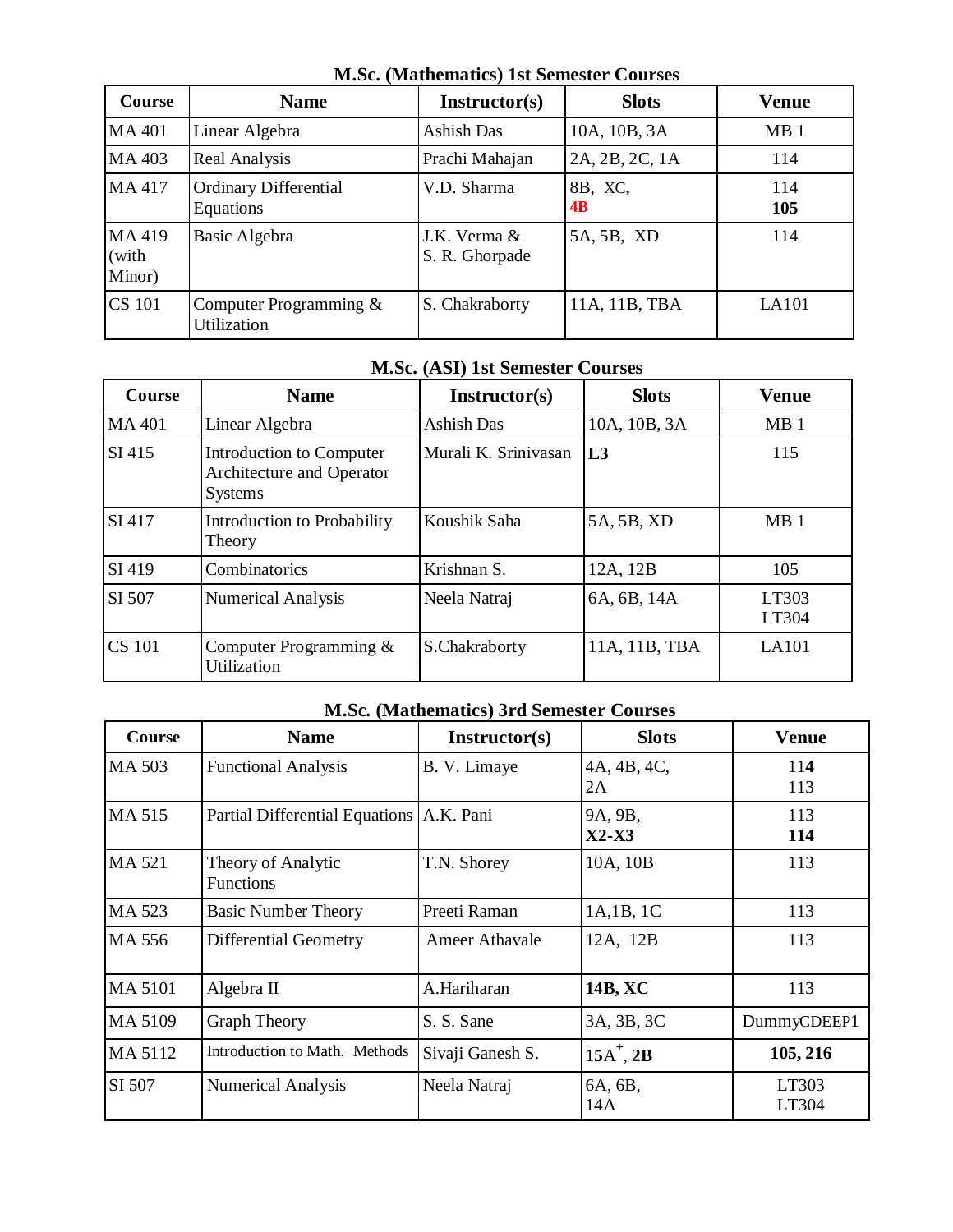| Course                         | <b>Name</b>                                          | Instructor(s)   | <b>Slots</b>   | <b>Venue</b> |  |
|--------------------------------|------------------------------------------------------|-----------------|----------------|--------------|--|
| $SI 503*$                      | Categorical Data Analysis                            | A. Subramanyam  | $7A, 7B, 12A+$ | 114          |  |
| SI 505                         | Multivariate Analysis                                | S.V. Sabnis     | 4A, 4B, 4C, 2B | 113          |  |
| SI 515                         | Statistical Techniques in Data S.V. Sabnis<br>Mining |                 | 3A, 3B, 3C     | 114          |  |
| SI 528                         | <b>Biostatistics</b>                                 | S. Mukhopadhyay | 9A, 9B         | 114          |  |
| SI 529                         | Applied Algorithms                                   | N. Balachandran | 6A, 6B, 11A    | 114          |  |
| <b>ES 200</b><br><b>HS 200</b> | <b>Environmental Studies</b>                         | Devnathan et al | 1A,1B,1C       | LA302        |  |

#### **M.Sc. (ASI) 3rdSemester Courses**

**Ph.D. Courses**

| Course        | <b>Name</b>                                                 | Instructor(s)         | <b>Slots</b> | <b>Venue</b> |
|---------------|-------------------------------------------------------------|-----------------------|--------------|--------------|
| <b>MA 811</b> | Algebra I                                                   | A.R. Shastri          | 10A, 10B     | 114          |
| MA 815        | Differential Topology                                       | A. Ranjan             | 3A, 3B, 3C   | 105          |
| MA 817        | Partial Differential Equations I                            | Sivaji G.Sista        | 11A, 11B     | 105          |
| MA 813        | <b>Measure Theory</b>                                       | U.K. Anandavardhanan  | 2A, 2B, 2C   | 105          |
| MA 833        | Weak Convergence and Martingale   K. Suresh Kumar<br>Theory |                       | 8A, 8B       | 113          |
| MA 843        | Topics in Analysis-I                                        | M.S. Raghunathan      | 8A, 8B       | 105          |
| <b>MA 841</b> | Topics in Algebra-I                                         | Tony J. Puthenpurakal | 9A, 9B       | 105          |
| <b>MA 847</b> | Topics in Geometry-I                                        | S.G. Dani             | 6A, 13B      | 105          |
| <b>MA792</b>  | <b>Communication Skills</b><br>(Dept. Component)            | U.K. Anandavardhanan  | $6B^+$       | 105          |
| <b>HS 791</b> | <b>Communication Skills</b>                                 | <b>TBA</b>            | $4B^*$       | LA302        |

Notes: (1) Room no. 216 is reserved for scheduling seminars, evaluation of answer books, etc. (2) List of TAs of the B. Tech. courses and large (strength of core students > 40) M.Sc. courses has been sent to the concerned instructors.

- (3) T.A.s for the minor, and some of the M.Sc. Courses will be assigned in due course of time provided they meet the class strength requirement.
- (4) The list of TAs will be displayed on the DHP after (3) and allocation of UG-TAs to BTech core courses.

(5) Superscript '+' indicates corresponding time-slot is extended by 30 minutes. MA417: Examination slot 8.

MA5112: Examination slot 15. MA5101: Examination slot: 14.

HS691: 4B\* denotes 8:15 am to 9:15 on Tuesdays.

MA 847: Examination slot 13.